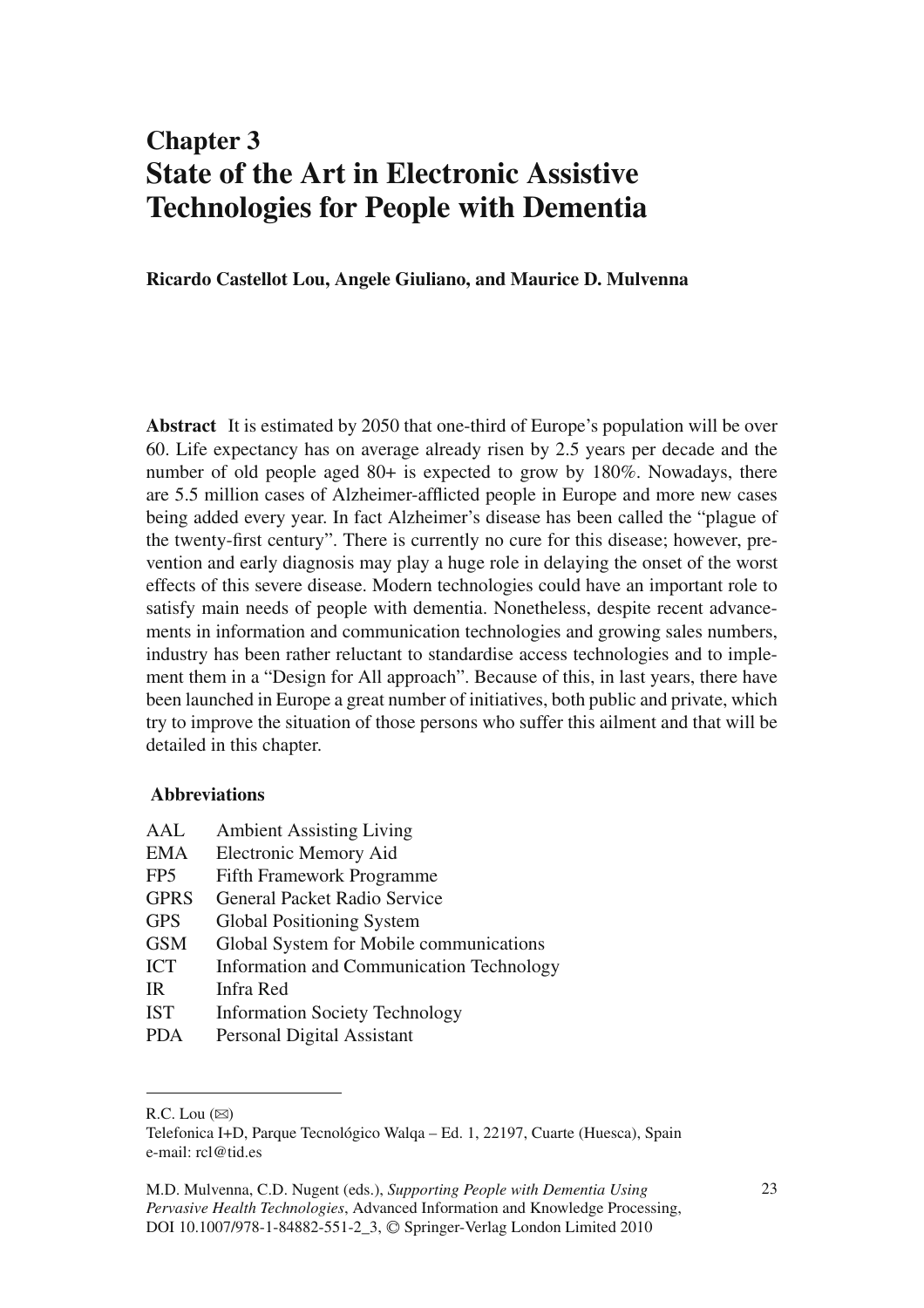## **3.1 Introduction**

There is a vast range of associations and companies along the EU (European Alzheimer's Associations 2009) that are offering some kind of support for persons with dementia and their carers. Most of them are informational websites that offer helpful information for carers, but seem less attuned to the persons with dementia and furthermore they do not offer personalised content. Information and Communication Technology (ICT) solutions, aimed at compensating for deficiencies such as memory problems and inconsistent daily activities, demonstrate that people with mild to moderate dementia are capable of handling simple electronic equipment and can benefit from it in terms of acquiring more confidence and feeling more positive (Reinersmann et al. 2007). Major ICT support for coping with behavioural and psychological changes in dementia is relatively disregarded as yet, while support for social contact can be effectively realised through the new technologies that are appearing on the market every day.

Some of the needs, that people with dementia and their informal carers currently perceive as insufficiently met by regular care and support services, can be alleviated, or even be met, using modern Information and Communication Technology.

However, most often, the design and the implementation of appliances, mobile phones and remote controls are driven by the ambition to satisfy users that are already engaged in modern technologies. Thus many people with disabilities, in particular persons with cognitive disabilities and older persons, are excluded from using modern technologies, at home and in the public. I2Home (2009) and MORE (2009), two projects involved in making life easier for persons with any disability, have considered these aspects and have focused their work in developing accessible and easy to use home appliances and devices for elderly and disabled people. Their main objective is that these persons are not severely impeded any longer in participating in our society, in living an independent life and in realising their full potential.

However, despite all these new initiatives, support for carers continues being urgently needed and governments have a key role to play in raising awareness and improving outcomes for sufferers of dementia and those around them. Significant resources will be required to address the clinical and social aspects of Alzheimer's disease as well as new models of care that span across health and social services are needed (Fig. 3.1).

Based on those unmet needs that were most frequently mentioned by a group of people with dementia and their carers that participated in a field research (Reinersmann et al. 2007), we can pick out four main strands: the need for support with regard to symptoms of dementia (the most frequent one being the loss of memory), the need for social contact and company, the need of supporting daily life activities and the need for health monitoring and perceived safety.

The need for general and personalised information mentioned by persons with dementia refers to information on the diagnosis, condition, available support services and care (including information on support for memory problems). Informal carers want information on diagnosis, prognosis, treatment, care structures, day care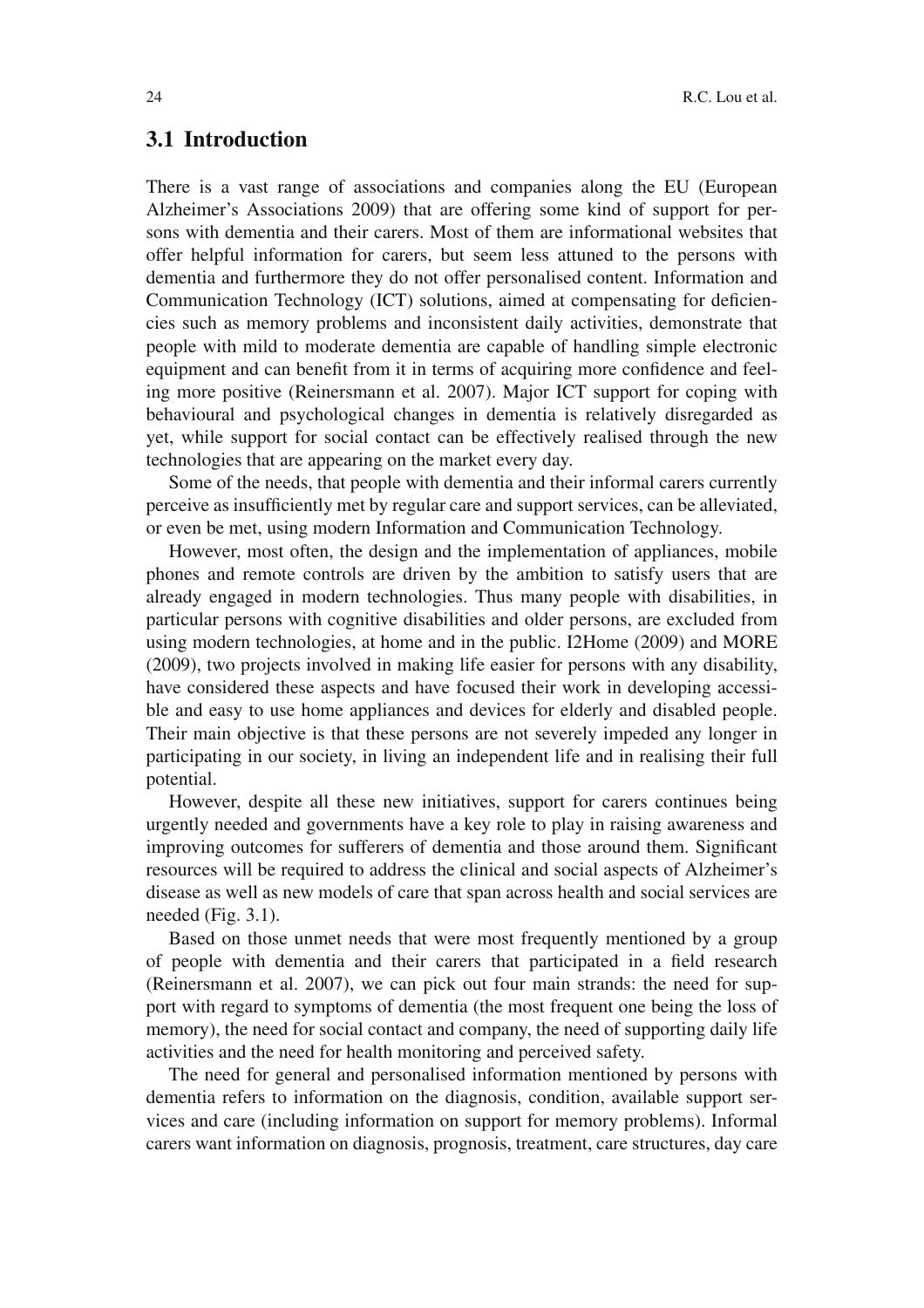**Fig. 3.1** Person with dementia and her carer



facilities and other services including legal and financial issues. The mentioned need for support with regard to symptoms of dementia refers to all types of instrumental support in a person's daily life activities, including support to enhance participation and supervision/guidance.

The need for social contact and company refers specifically to ways of staying connected with family, friends and the social environment and also to feeling useful. Reported needs for health monitoring and perceived safety refer to the wish to be cared for and to feel safe when the disease progresses and disabilities increase.

## **3.2 Support for Memory**

To help Persons with dementia undertake specific types of time-linked tasks (e.g. taking medication, keeping appointments or following a daily schedule) various possibilities of automatic reminders via Electronic Memory Aids (EMAs) are explored, such as NeuroPage (2009) and MemoJog (2009) solutions. The first one is the most common and simple since it only uses an ordinary pager and that can be an advantage because of its easy use. The second one makes use of the new generation of mobile phones and palmtop computing technologies to provide memory jogging messages to the user about upcoming activities for the day. In this respect, COGKNOW (2009) also offers several memory services that not only help Alzheimer's patients in their daily life activities but also provides them enjoyment and comfort as well as ways to support their independence and communication with other people (Fig. 3.2).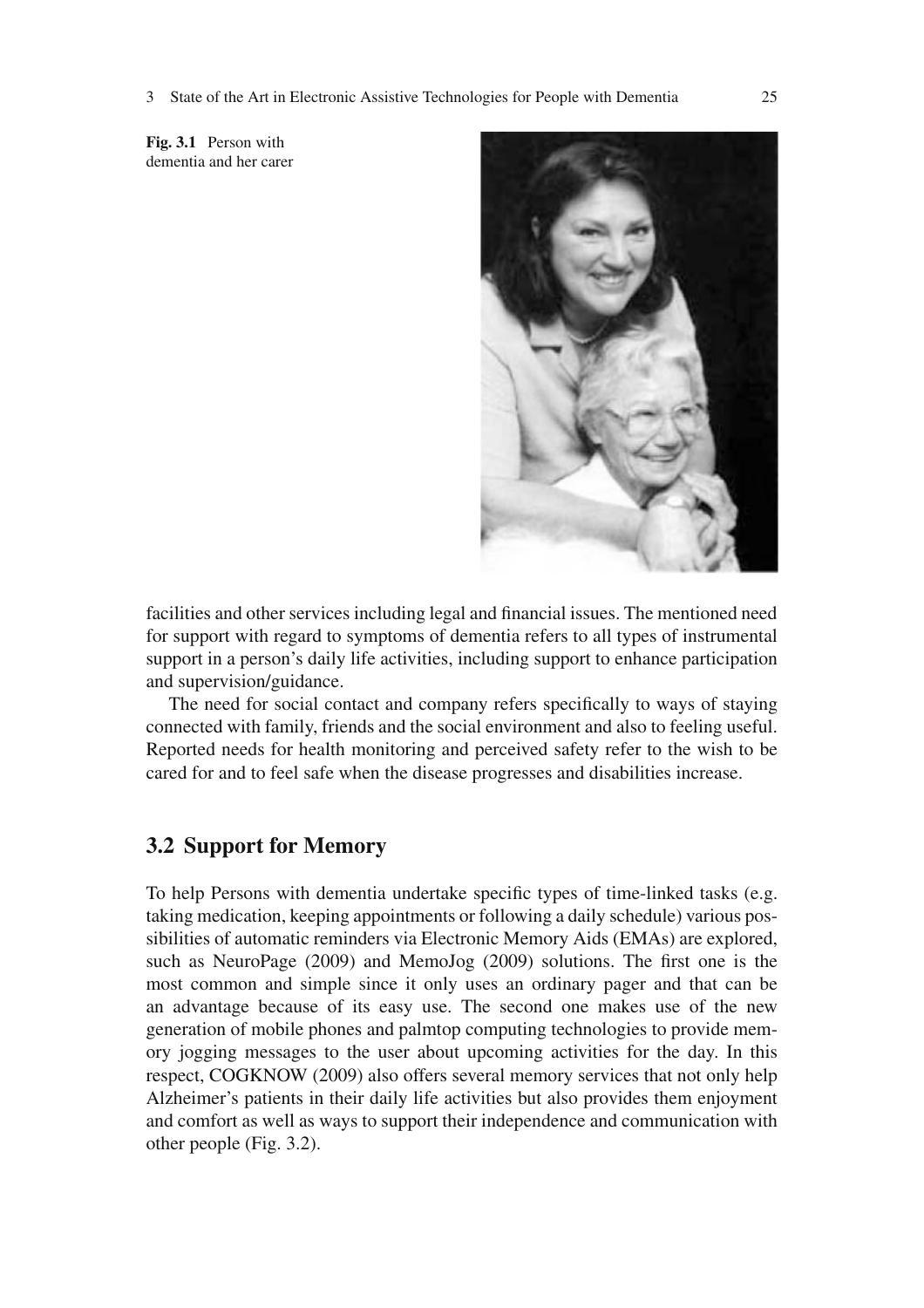**Fig. 3.2** Electronic memory aid



Most researchers recognise the importance of involving informal carers in the implementation of EMAs, since carers motivate the person with dementia to use the EMA but also benefit themselves, as use of an EMA by a person with dementia reduces feelings of worry in the informal carer. An EMA informing the person verbally, using vocal recordings, of specific appointments or tasks, also has positive effects on Alzheimer patients.

Besides training the dementia patients' brain and stimulating their memory with solutions as Smartbrain (2009) system, which not only stimulates but also develops the main cognitive capacities of adult people by training their memory, language, calculation and orientation, several services present in the market also consider relaxation and enjoyment as other important activities in the daily life of Alzheimerafflicted people. COGKNOW has taken these aspects into account and not only centres on memory assistance or help for daily activities such as eating, but has implemented functions that focus on enriching the life of persons with dementia. One of these implemented functions is a music library that can be played by patients whenever they want to. This service stimulates them and improves their feelings of comfort and happiness since in many studies researches suggest that music can have a strong effect on mental stability of people with dementia (Yasuda et al. 2006).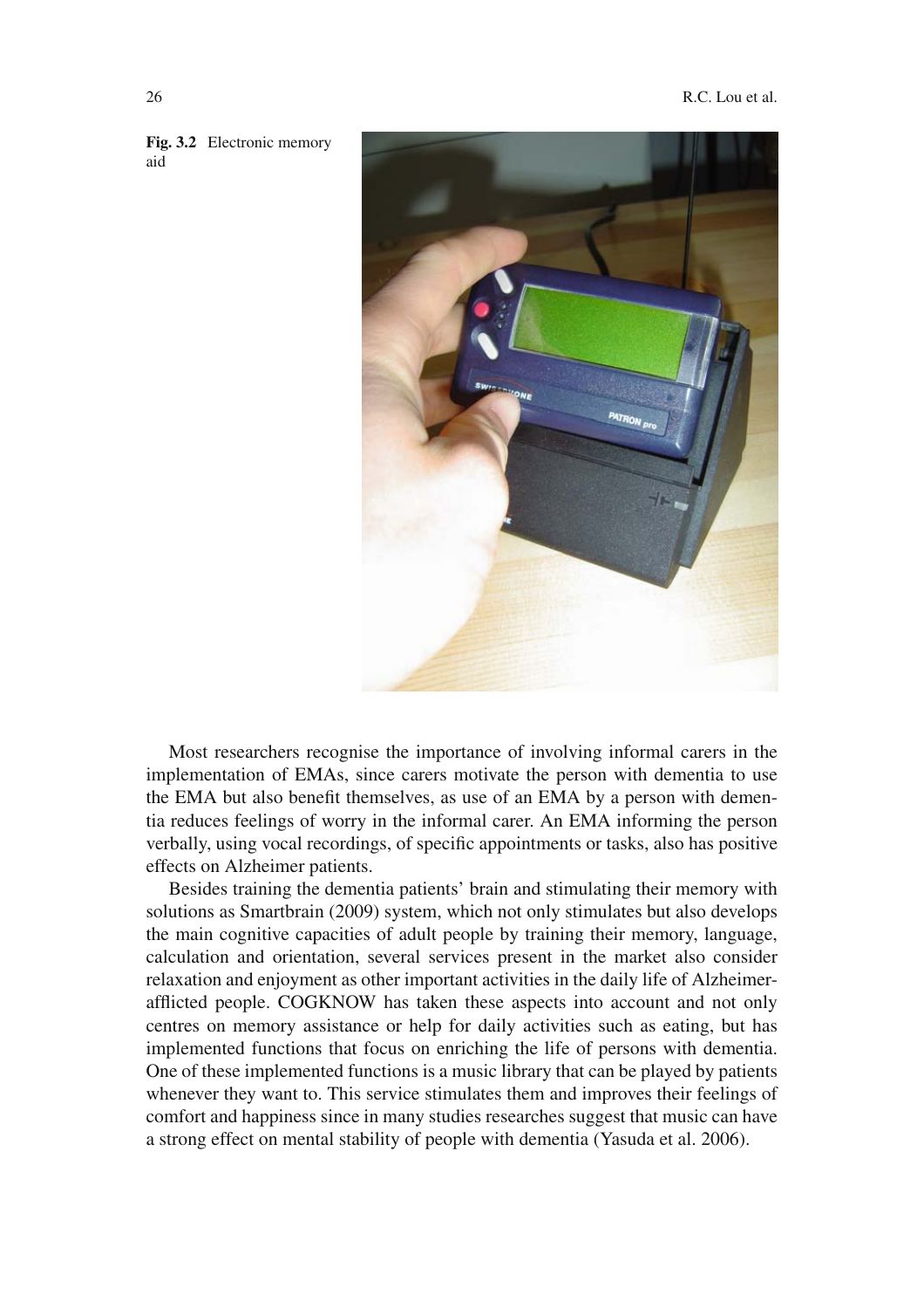#### **3.3 Support for Daily Life Activities**

Most of the people with dementia live in the community and are supported by both family and friends and professional carers and services. A minority lives in institutions such as homes for the elderly, sheltered housing projects and nursing homes. Caring for a relative with Alzheimer's disease has been described as "life changing, exhausting and stressful". To help people in this matter, several initiatives, such as Proyecto Alzheimer (2009) or Enabling Smart Houses (2009), have been carried out in the EU. The first one consists of a social and healthy approach that tries to face the consequences that Alzheimer's disease provokes in both sufferers and relatives. The project focuses on a residence for Alzheimer's sufferers coupled with an investigation and provision of training about the disease making this centre stand out among the several other centres that have been built.

Designing and developing smart home technologies that could assist dementia sufferers within their own living environment is another important aspect that both patients and carers point out as essential to carry a normal life. Enabling Smart Houses has considered this and the house itself monitors the occupant's behaviour and, through automatic equipment and verbal prompts and reminders, also reacts to any issues that arise. Other projects and initiatives available on the market, such as Easy Line Plus (2009), not only consider these aspects in making easier and more comfortable the normal life of Alzheimer patients, but also take into account the need for compatibility and development of devices close to market. Good ICT design is highly important and can add value to the offered product/s (Fig. 3.3).



Fig. 3.3 Persons with dementia daily life activities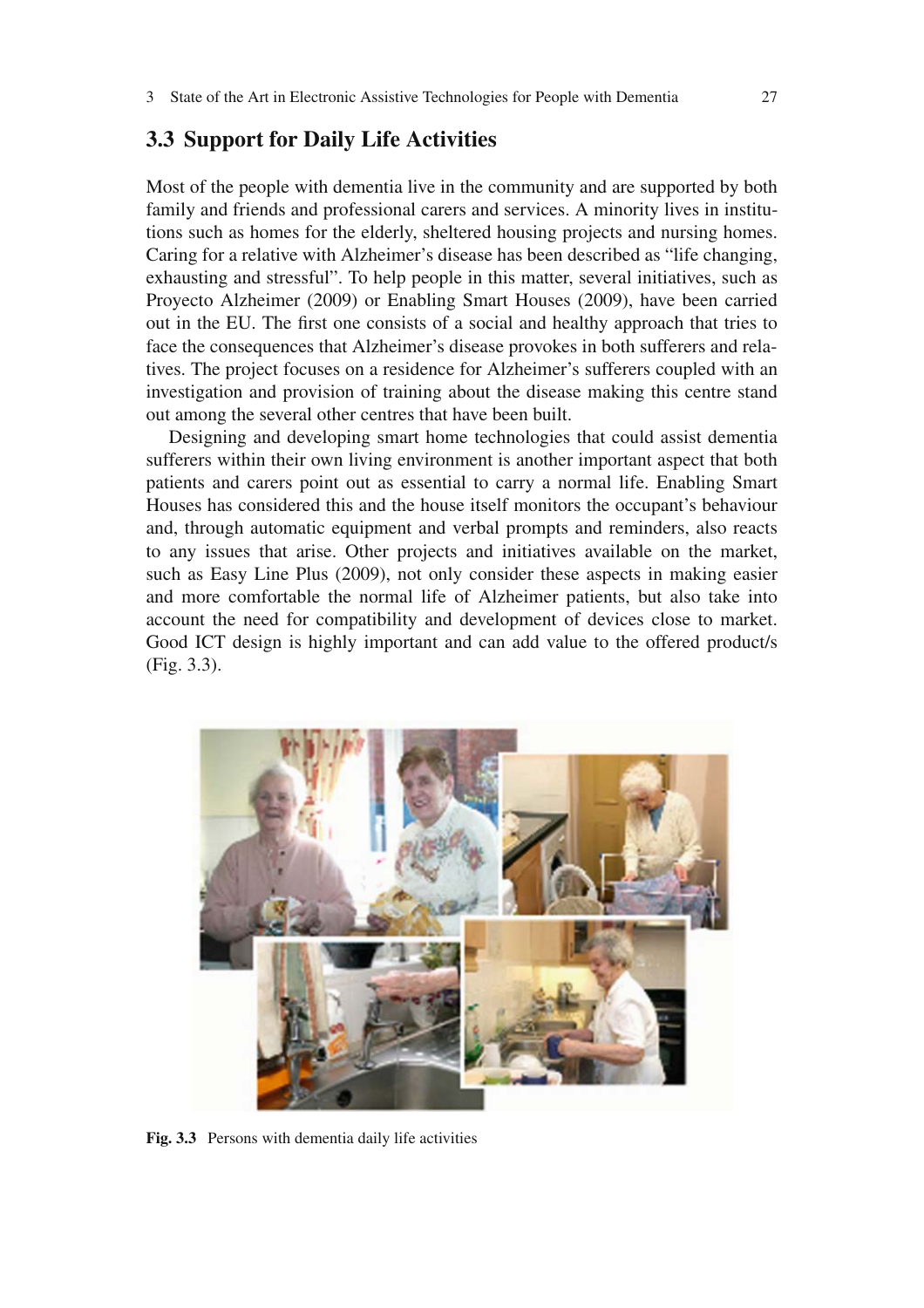People are more and more concerned about losing their independence at some point in their lives, be it through growing older, becoming ill or disabled. Organisations that support people living at home need to provide a safe environment and be certain that the right services are provided at the right time. Fortunately, nowadays there are many different technologies and appliances specially designed and adapted to those needs. Patients can also buy many of these devices independently. Companies such as Tunstall (2009) or Alares (2009) have on offer different services or products especially developed to enhance a person's independence, health and feeling of well-being. People who need some kind of support can buy devices that will help them avoid emergency situations inside and outside home, but before doing so, they should contact their local social services authority or similar support departments.

Unfortunately, specialised support is not growing at the same high rate as the elder population numbers and this makes necessary the development of technological systems, such as COGKNOW, to give sufficient assistance. This highlights the situation that there are not enough products and services oriented to healthcare and life improvement of patients who suffer from Alzheimer. Nonetheless, although not specifically designed for dementia patients, there are European projects and systems developed to improve the life of persons with disabilities. In this way we find projects such as ALADIN (2009), INHOME (2009), MonAMI (2009), OLDES (2009) or SHARE-it (2009) which correspond to the European Information Society Technology (IST) Thematic Priority in the framework of Ambient Assisting Living (AAL) for the Ageing Society. They mainly focus on elderly people and the improvement of their quality of life. Intelligent home environments, assistive systems and the development of generic technologies for managing the domestic environment are some of the facilities that projects mentioned above offer to elderly. These could be also used by Alzheimer's sufferers since some of their needs are similar to the elderly people's ones: support for memory, daily life activities assistance and enhancing feelings of safety inside and outside home.

ENABLE (2009), "Enabling technologies for persons with dementia", was one of the first European longitudinal studies inside the Fifth Framework Programme for Research and Innovation (FP5) which investigated whether it is possible to facilitate independent living and promote well-being of persons with dementia living in their own home through access to products which allow them to carry out their daily life activities. Spanning across five countries, (Norway, Finland, Ireland, the UK and Lithuania), a total of 140 families with dementia sufferers were recruited to the study, which involved the testing out of assistive technologies in their homes. The products introduced into people's homes included an automatic night-and-day calendar, a gas cooker monitor, an automatic night lamp, a picture button telephone and an item locator. From all of these products, only two (the night-and-day calendar and the picture telephone) are now available commercially and are supplied by providers in Sweden and Norway.

COGKNOW also considers all these services and helps Alzheimer's patients in their daily life activities providing them contentment and comfort, ways to support their memory and to enhance communication with other people. However, although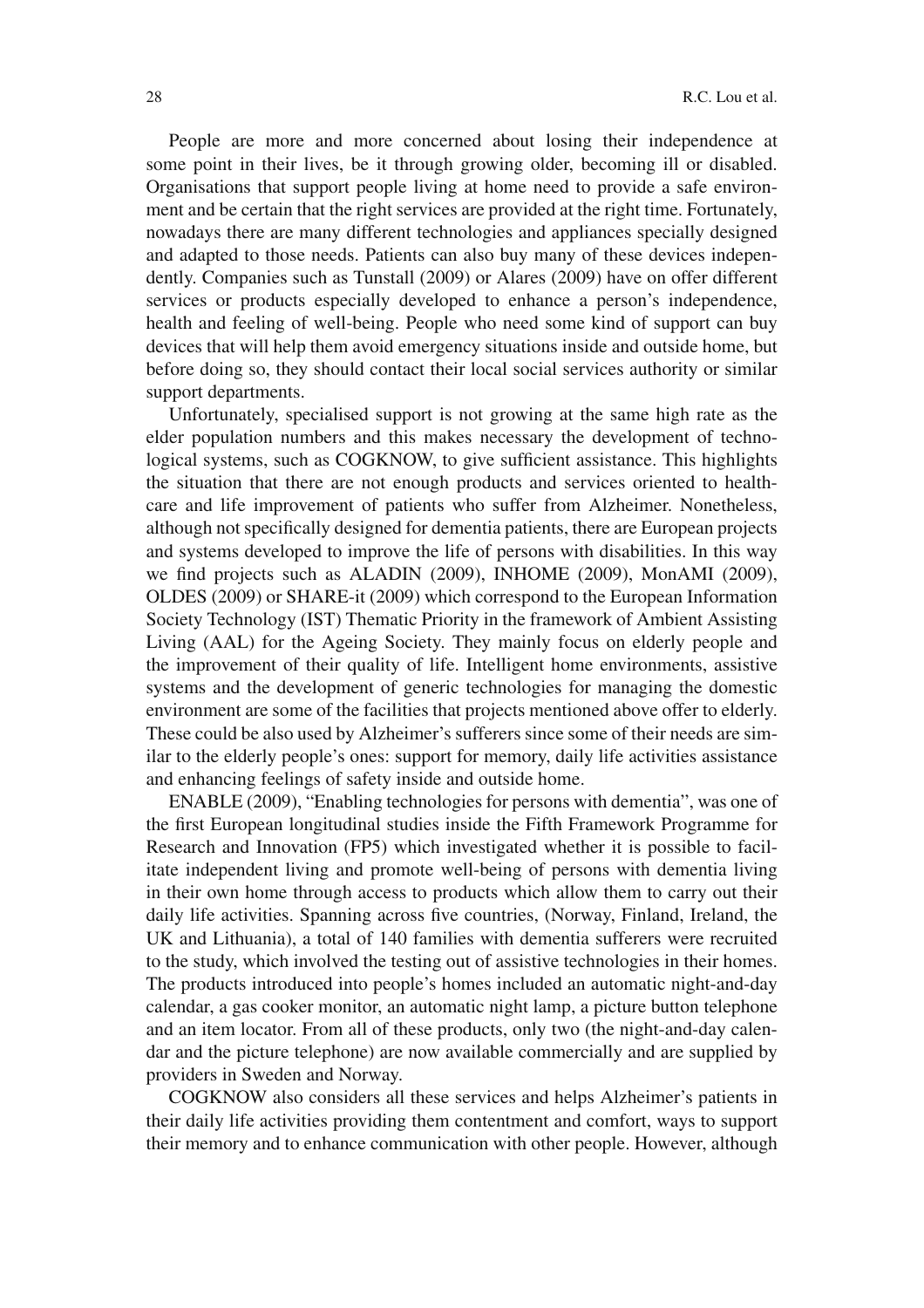COGKNOW does not consider all services in the same way like ENABLE the final result is similar – providing the same utilities and help services. Likewise, another system called PEAT (2009) provides queuing and scheduling assistance for individuals with memory, attention and cognitive disorders. With this system, persons suffering from this impairment can feel safe and calm, an important aspect that a lot of experts highlight as essential, since it also provides a virtual caregiver presence 24 h a day via cellular phones.

#### **3.4 Support for Social Contacts**

Continuing in the same vein and as we have already mentioned, people with dementia have many needs during the progression of their disease, varying from memory support in mild dementia, to support in almost all aspects of daily functioning in severe dementia. Family carers, neighbours and friends meet some of these needs, while professional carers meet others. However, despite the efforts of these informal and formal carers, not all the needs of people with dementia can be met. The reasons for this include the limited time that both informal and formal carers can give to the person with dementia, and the lack of, or limited availability of, professional services attuned specifically to the concrete needs of individual people with dementia.

With respect to support for social contacts, some authors (White and Dorman 2000) analysed the contents of messages posted on an Alzheimer mailing group and concluded that the opportunity to share, unburden or vent, is perceived as empowering and helpful to carers. Almost every Alzheimer association offers a website where people with dementia and their carers can join forums, post messages or chat with fellow sufferers. Many Alzheimer associations also have a 24-h telephone support service for emotional support and information on regional support services like Alzheimer café's and meeting centres.

In 2003, another study suggested that with the use of multimedia as a source of reminiscence, patients could exhibit more control of the direction of the conversation. A touch-screen display was developed to convey photographs, video or music, and it was also compared to traditional reminiscence methods. As a result of this study, the patients using the multimedia system showed stronger and more prolonged engagement during the conversations (Fig. 3.4).

Through several other studies, such as "Televisits", contact between elderly people living in a nursing home and their family via videophone was demonstrated to promote social contact. In a similar study, Sävenstedt and others (2003) showed that a videophone as a means of communication between patient and family reduced feelings of guilt in family members, allowed more frequent visits than was possible with face-to-face visits and let family members see the physical and emotional state of the patient on a daily basis. In some cases the conversations were more focused and of better quality than during face-to-face visits. In most cases, however, more emphasis was placed on the family member to direct and lead the conversations which was seen by many as demanding. The relationship between staff and family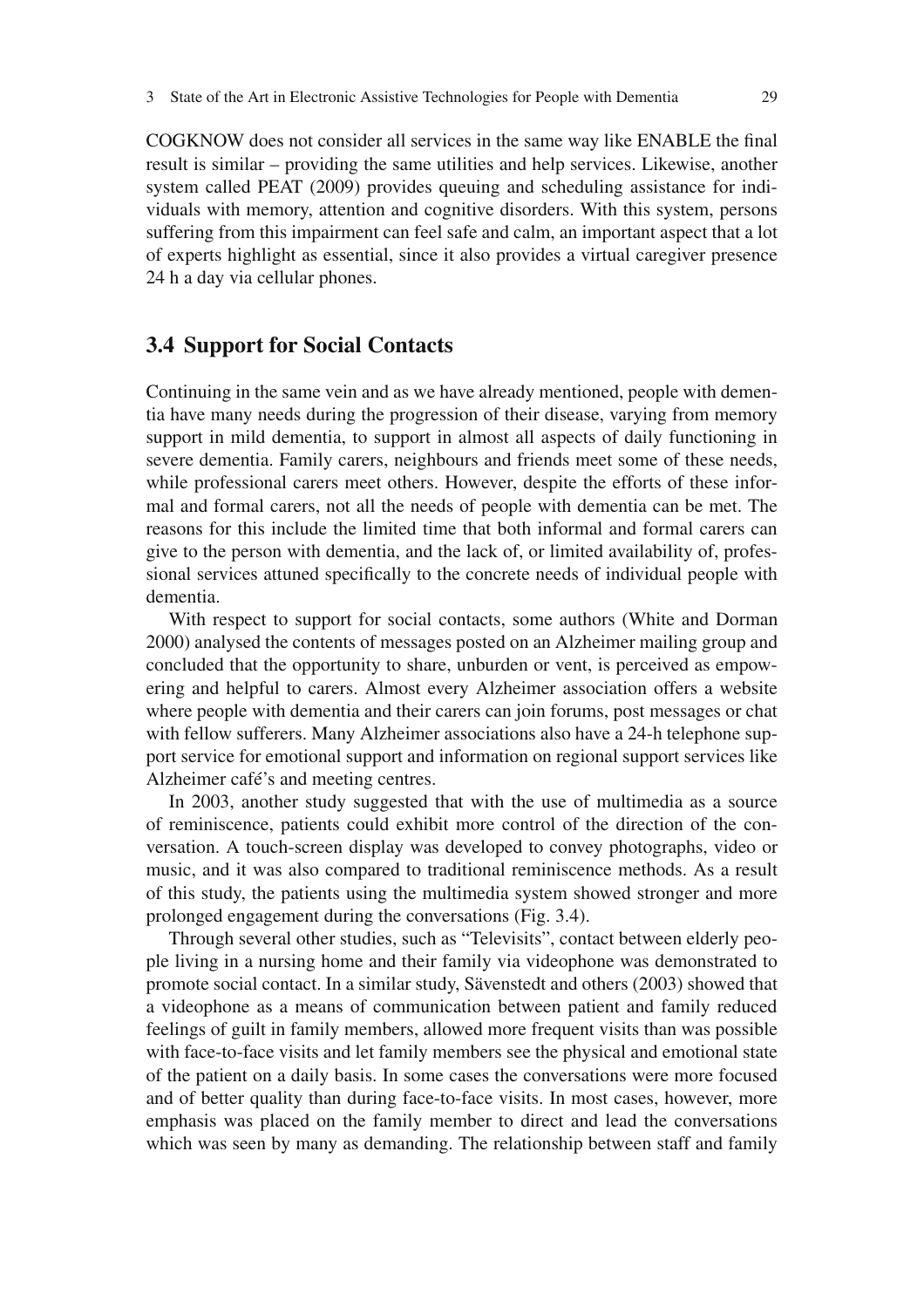**Fig. 3.4** People with dementia can feel better if they can maintain social contact



members improved as a side effect of staff helping the patient use the videophone. These are some of the results that ACTION (2009), a videophone service for frail older persons who prefer to stay and live in their own homes but who are in need of support from nurses and relatives, has extracted after performing tests. Family carers feel safer and more competent in their role of caring and the older people and their relatives develop informal support networks with other families more readily and with greater ease.

Internet-based applications designed to provide carers with clinical, decisionmaking and emotional support were evaluated in field trials and the preliminary results showed the system to be beneficial both to carers and people with dementia. As a consequence of that, several European projects (SOPRANO (SOPRANO 2009), TeleCARE (TeleCARE 2009)) and other private systems (doc@home (doc@home 2009), SafetyNet ( SafetyNet 2009)) have been designed in order to provide a systematic approach to the management of the care of patients with longterm conditions or chronic diseases in their own homes and other locations remote from the clinicians' office. Besides this, these solutions also enable the provision of flexible individualised and supportive services and healthcare in order to promote independent living and integration of people with functional impairments into social life.

## **3.5 Enhancing Feeling of Safety**

However, enhancing Alzheimer patients' feelings of safety might be the main essential area most frequently mentioned as unmet by both sufferers and their carers since they can live in a normal way, maintaining their contacts and doing their daily activities more easily and calmly if they feel safe. With regard to this matter, beneficial effects of computer systems have been observed on orientation, feelings of anxiety and independency in patients suffering from Alzheimer's disease. Besides this, implementing monitoring technologies and detection devices or alarm systems inside and outside the home of elderly persons is potentially useful to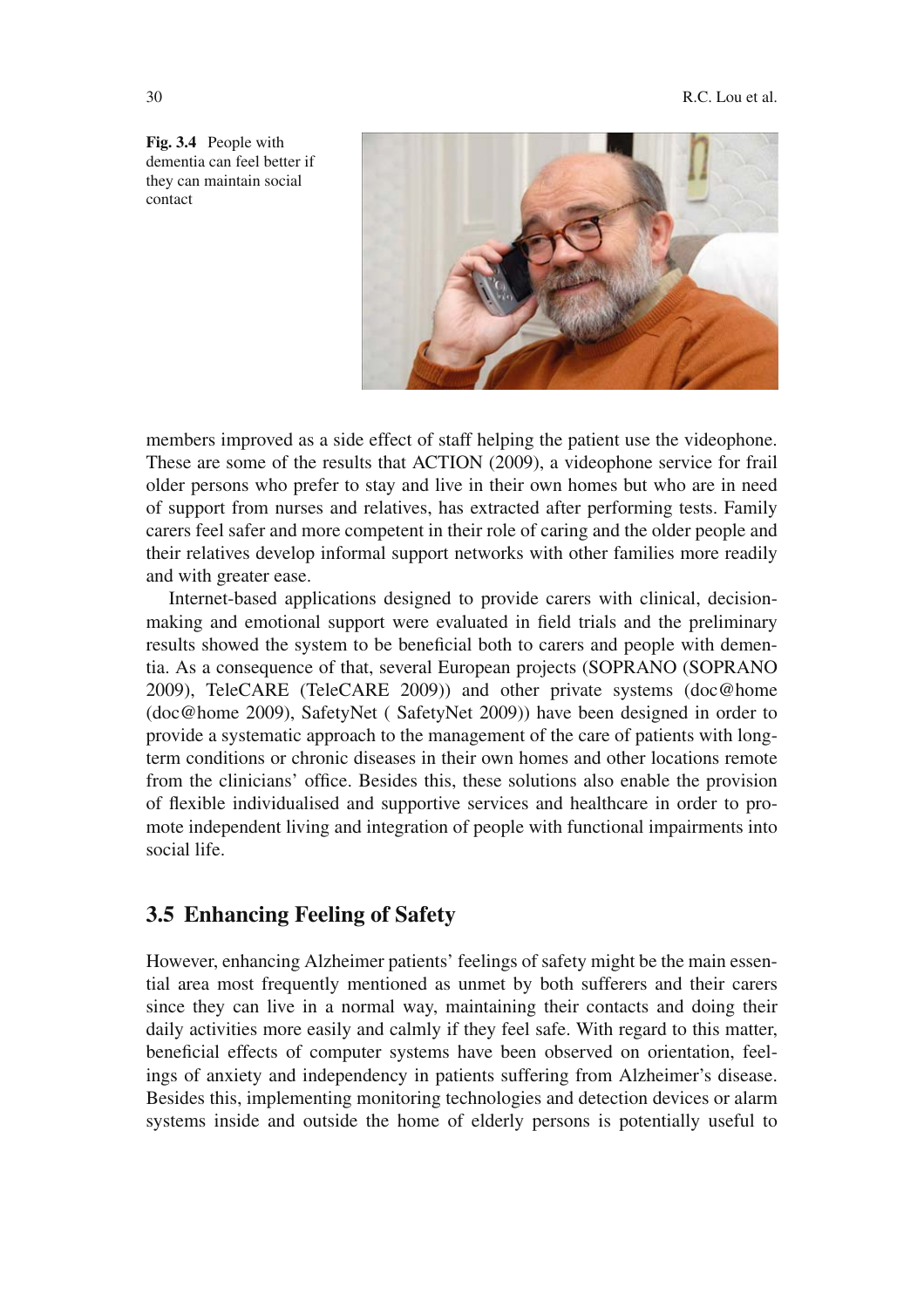enhance (perceived) safety and security of the person suffering from dementia as well as carers. Over the last few decades, detections devices and alarm systems have been developed for different Alzheimer's associations. Investigation and diagnostic groups have been focusing on protecting patients from dangers such as fires, gas leaks and floods with such devices. COGKNOW shares this principle in making use of several sensors and alarms that notify to the tenant if something goes wrong in the house. As a consequence of this and since COGKNOW is specifically designed to solve and help mild dementia patients, these people could find in this project an appropriate and satisfactory service.

Nowadays scientists and researchers are becoming more aware about the problems suffered by people with dementia. For that reason, several systems were and are already being developed as well with the purpose of helping these persons in emergency situations using ambient and unobtrusive devices. This is the case of EMERGE (2009) and SAFE21 (2009); two projects financed by the European Commission, which aim to develop a solution that provides early assistance to the patient, and build on existing social alarms that provide an emergency response to a call initiated by a user, respectively.

The non-interference with the daily life activities of the dementia sufferer is, as we mentioned before, a very important aspect which should be taken into account in the development of new help systems. In that way, a straying prevention system that can counteract Alzheimer's sufferers wandering was developed in 2006 (Lin et al. 2006). The system consists of indoor residence monitoring, outdoor activity monitoring, emergency rescue service and remote monitoring that can be accessed via a number of mobile devices such as a mobile phone, PDA, notebook or computer. The indoor monitor detects movement between certain areas within the home. Outdoor activities, accompanied or unaccompanied, are monitored in a pre-set activity area, which is activated by pressing a button on the location tracking device. Message or alarms, respectively, are generated and forwarded via Global System for Mobile communications (GSM) if the patient leaves the home environment or the activity area. In case of an emergency, the person with dementia can activate an emergency button which sends a message to the call centre where the situation, location and geographical information and location coordinates are analysed and relayed to care providers, search teams and family members. Conversely, through the secure remote monitoring facility included in the system, family members or care providers can also access patient's location information at any time by logging onto the system. In this way both relatives and carers will be able to be calmer and Alzheimer sufferers more independent and free (Fig. 3.5).

As was illustrated previously, current new technologies have also a remarkable role in being assistive carers. An example of that is found in a fully automatic multisensor system, composed of Infra Red (IR) sensors connected to a personal computer installed in a patient's room, which was evaluated by some authors (Chan et al. 2002). This smart tool system proved valid in assessing and recording data on activities such as getting out of bed, mobility and travel patterns of a psychotic patient with moderate cognitive decline and behavioural disorders.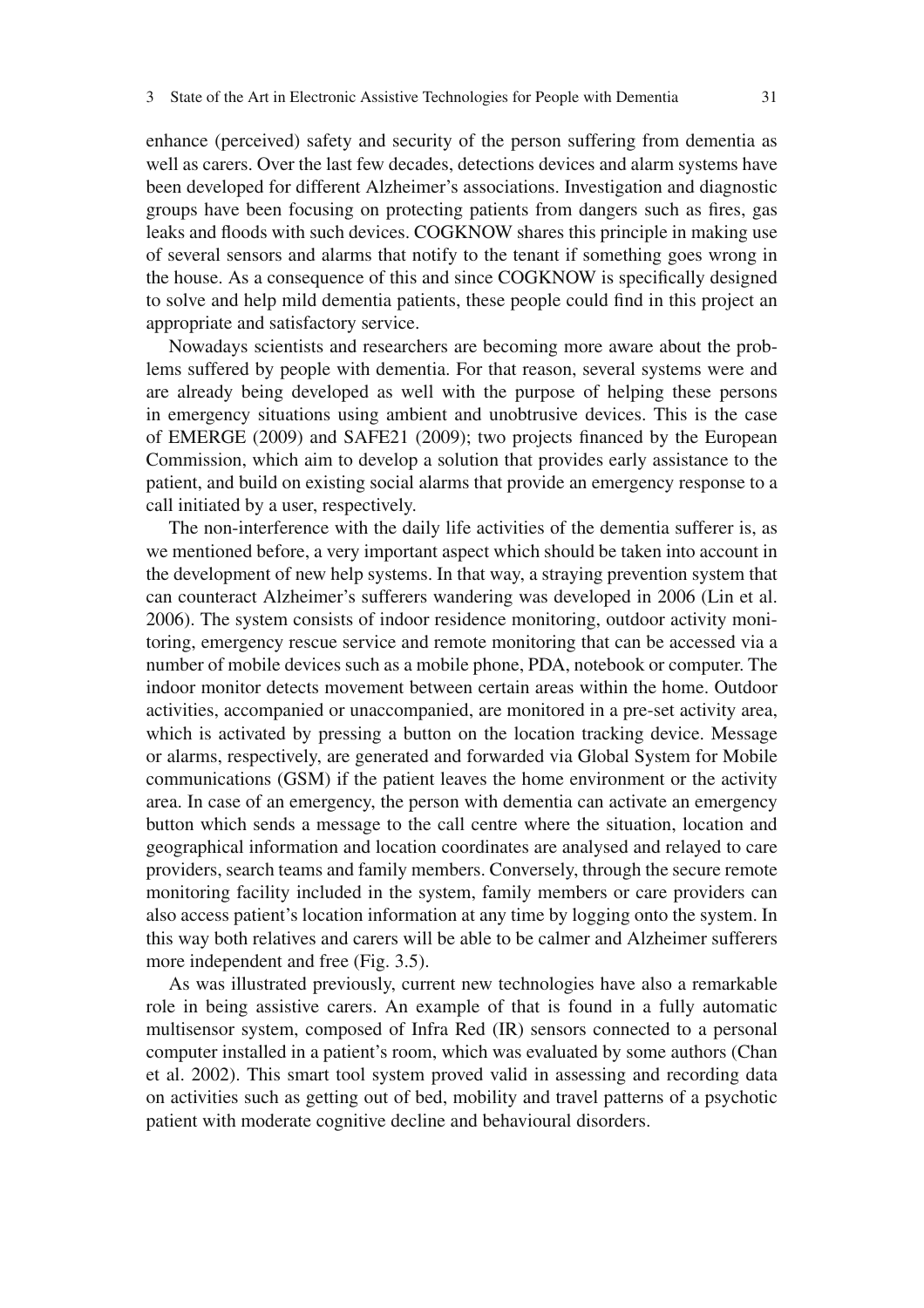**Fig. 3.5** COGKNOW personal digital assistant



Besides all of this, in 2005, applying a user-driven design approach, a smart home environment consisting of different services and devices that aimed to assist people with dementia in various areas was developed and evaluated (Orpwood et al. 2005). During the night, for example, a lighting system was activated if a patient had left the bed. On returning to bed the lights would fade off after a few minutes. However, failure to return to bed after a pre-defined period of time would result in the communication system telling the patient that it is night time and they should not go to the exit during the night and verbally remind them to return to bed. In addition to the night monitoring, the system incorporated a cooking monitor service, which detected problems and potential dangers during the cooking process. Although the cooker monitor was a very useful tool and during evaluations this device worked well, it caused some irritation to users when the cooker was turned off under false positive situations. This situation disclosed that every system developed to help Alzheimer's sufferers had to take into account not only their possible oversights but also their feeling of independence and control of the situation.

Alzheimer disease mainly affects memory and mental functioning (e.g. thinking and speaking), but it can also lead to other problems such as confusion, changes of mood and disorientation in time and space. According to this last matter, in a study comparing four biomechanical activity devices to index wandering, Algase and others (2003) found the Step Watch particularly able to assess the amount and daily course of wandering behaviour in people with dementia. In this context, boundary alarms (activated by a wristband) or electronic tagging with bracelets and monitoring stations were found to be effective, reliable and successful in detecting wandering as well as reducing patient and carer stress. This is the intention of some products such as SIMAP (2009), GPS Columba (2009) or Keruve (2009), which make use of small, portable and discreet devices implementing new GPS technology in order to locate the person anywhere and all the time. A bedside monitoring system was also tested in a hospital setting with three floor lighting about wandering detection. It relays an alarm to a personal handheld device alerting the carer so that the necessary intervention can be performed (Figs. 3.6 and 3.7).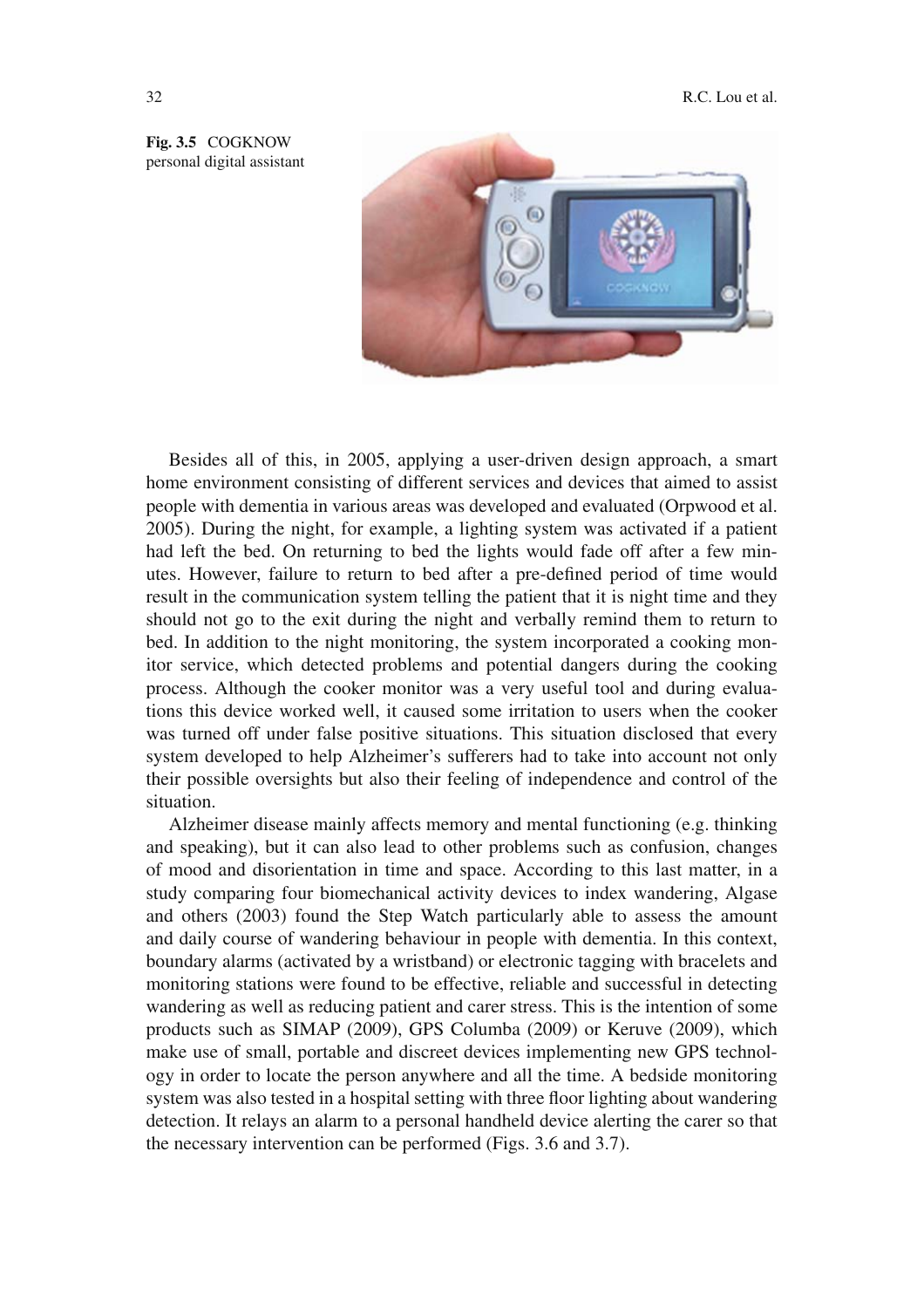





**Fig. 3.7** Keruve locator for Alzheimer disease persons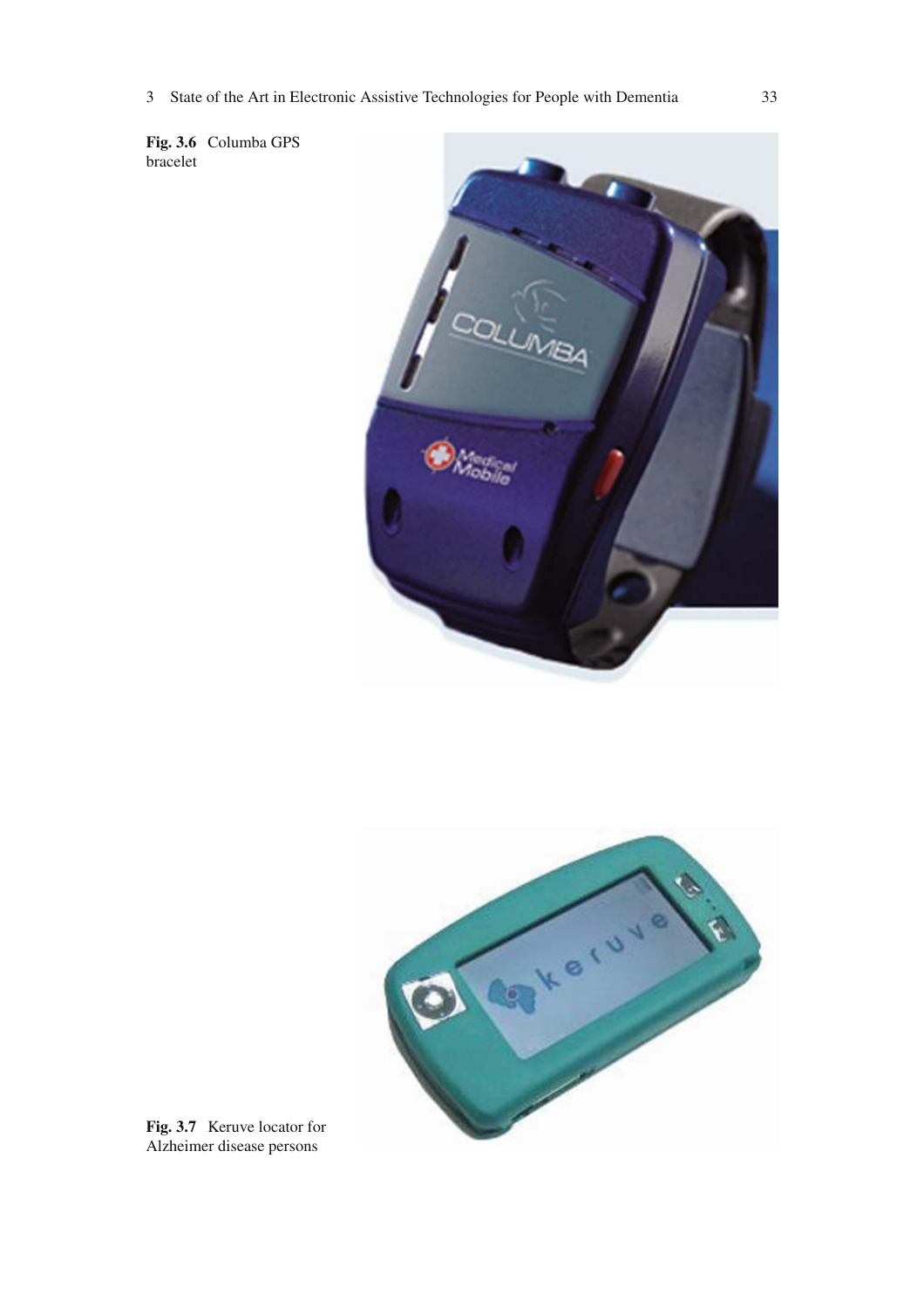Regarding to the problem of disorientation, there are more help systems such as the personal handy phone system that, worn by the patient as a pendant, could transmit the patient's position with an accuracy of 60 m to a personal computer. The computer generates a map of the area, and then automatically sends this map via e-mail to the carer who can view it on a mobile phone.

On the other hand, COGKNOW not only considers all these aspects, but also takes into account the possibility of showing the way back home to the wandered person. Carrying a Personal Digital Assistant (PDA), Alzheimer's patients could be located everywhere at any time as long as, besides Global Positioning System (GPS) that indicates the position on the PDA, information can be sent to a server using any kind of data communication such as General Packet Radio Service (GPRS). Patients could also use the GPS to go to the place they want or even be helped by making a call to the emergency contact since the PDA has implemented GSM technology as well. Besides all of these technologies currently available, COGKNOW looks at the future making its PDA a multipurpose device, which will be able to implement new technologies in an easy and simple way, allowing giving better attention to Alzheimer's patients' problems.

### **3.6 Conclusion**

To conclude with this chapter and, after revising the principal technologies and ways for helping people who suffer mild dementia, we can say that there are many products, devices and services available in the market which can make the life of those persons easier as well as help carers and family members to take care of them. However, and despite all big efforts for covering most of Alzheimer's sufferers needs, these people cannot find a service capable of helping them with their daily activities at the same time that it reinforces their memory, enhances their feeling of safety and maintains their social contacts. That is the objective of COGKNOW system. All the devices integrated in its architecture cover and settle the needs shown in many studies of Alzheimer's patients. Moreover, COGKNOW also uses all the current industry standards and available technologies, which turn it into a solution of great potential value and help for people who suffer this ailment.

## **References**

ACTION. (2009) http://www.actionservice.se/EngDefault.htm . Accessed 14 January 2009.

ALADIN. (2009) http://www.ambient-lighting.eu /. Accessed 14 January 2009.

Alares. (2009), http://www.alares.es . Accessed 14 January 2009.

Algase, D.L., Beattie, E.R.A., Leitsch, S.A., Beel-Bates, C.A. (2003) Biomechanical activity devices to index wandering behaviour in dementia. American Journal of Alzheimer's Disease and Other Dementias, 18(2):85–92. doi: 10.1177/153331750301800202.

Chan, M., Campo, E., Laval, E., Estève, D. (2002) Validation of a remote monitoring system for the elderly: Application to mobility measurements. Technology and Health Care, 10(5): 391–399.